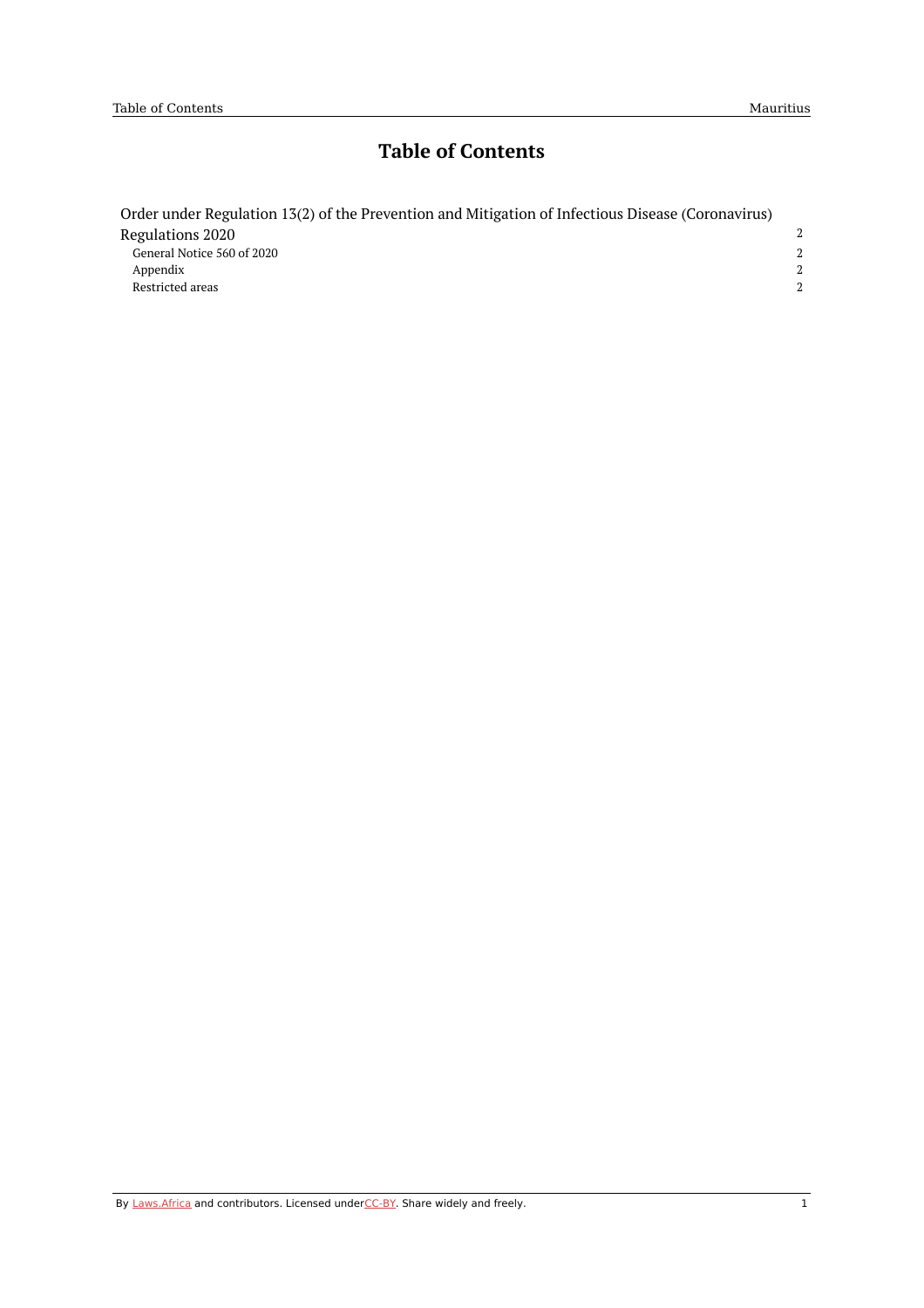#### **Mauritius**

# <span id="page-1-1"></span><span id="page-1-0"></span>**Order under Regulation 13(2) of the Prevention and Mitigation of Infectious Disease (Coronavirus) Regulations 2020**

### **General Notice 560 of 2020**

#### Published in [Government](https://commons.laws.africa/akn/mu/act/genn/2020/560/media/publication/mu-act-genn-2020-560-publication-document.pdf) Gazette no. 41 on 14 April 2020 **Assented to on 12 April 2020**

#### **Commenced on 14 April 2020**

*[Up to date as at 14 April 2020]*

#### *[Repealed by Order under Regulation 13(2) of the Prevention and Mitigation of Infectious Disease [\(Coronavirus\)](https://africanlii.org/akn/mu/act/genn/2020/568) Regulations 2020 (General Notice 568 of 2020) on 25 April 2020]*

- 1. Notice is hereby given that by virtue of the powers vested in me under regulation 13(2) of the Prevention and Mitigation of the Infectious Disease (Coronavirus) Regulations 2020, I consider it necessary and expedient, in the interest of public health, to declare the areas specified in the Appendix to be restricted areas.
- 2. The only persons entitled to enter and leave the restricted areas are those who have been authorised by the Commissioner of Police.
- 3. A police officer or a member of the armed forces may -
	- (a) arrest a person whom he finds attempting to enter a restricted area if he has reason to suspect that the person has not been authorised under paragraph 2;
	- (b) arrest a person who is in a restricted area without permission for such time as may be necessary to ensure his orderly removal from the restricted area; and
	- (c) remove a person who is in a restricted area without permission.
- 4. Any person who -
	- (a) without lawful authority, enters or remains in a restricted area;
	- (b) absconds, or attempts to abscond, from the place where he is isolated or quarantined; or
	- (c) obstructs, whilst being isolated or quarantined, a person in the discharge of his functions,

shall commit an offence and shall, on conviction, be liable to a fine not exceeding 500 rupees and to imprisonment for a term not exceeding 6 months.

5. [General](https://africanlii.org/akn/mu/act/genn/2020/549) Notice No. 549 of 2020 is hereby revoked.

Dr. K.K.S. Jagutpal

<span id="page-1-2"></span>Minister of Health and Wellness

## **Appendix**

#### **Restricted areas**

<span id="page-1-3"></span>

| <b>Restricted centres</b>               | <b>Address</b>           |
|-----------------------------------------|--------------------------|
| Adventist Centre de Jeunesse Belle Mare | Coastal Road, Belle Mare |

By [Laws.Africa](https://edit.laws.africa/widgets/pdf-attribution) and contributors. Licensed und[erCC-B](https://edit.laws.africa/widgets/pdf-cc-by)Y. Share widely and freely.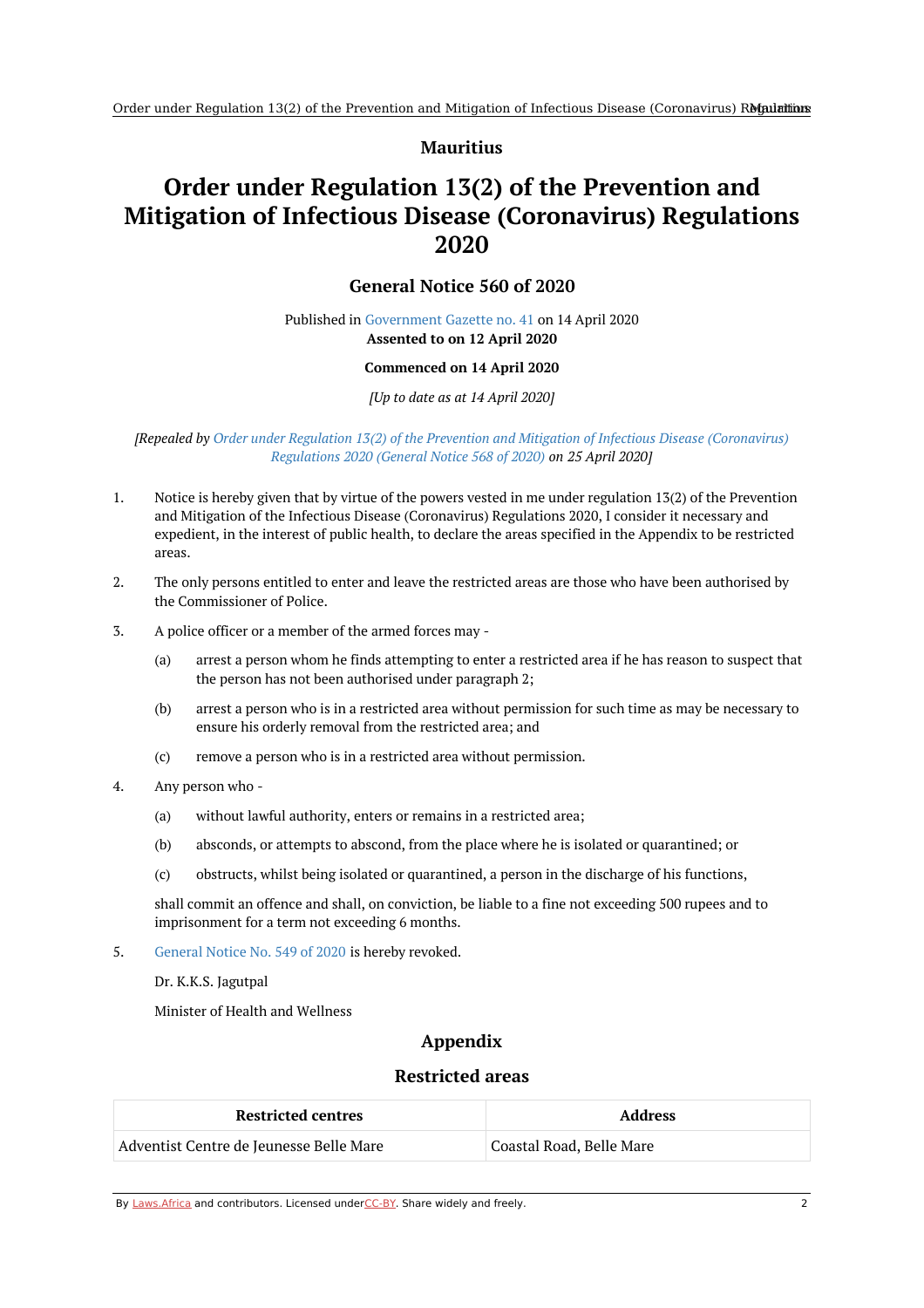Order under Regulation 13(2) of the Prevention and Mitigation of Infectious Disease (Coronavirus) RMaulatiions

| Ambre Mauritius Hotel                                                      | Coastal Road Palmar, Belle Mare 41604                           |
|----------------------------------------------------------------------------|-----------------------------------------------------------------|
| Anse La Raie Youth Centre                                                  | Royal Road, Anse La Raie, Cap Malheureux                        |
| Asso Villa Belle Mare                                                      | La Pelouse, Coastal Road, Belle Mare                            |
| Be Cosy Apart Hotel                                                        | Coastal Road, Trou aux Biches                                   |
| Beau Bassin Police Training School                                         | Subramanien Bharati Road, Beau Bassin-Rose<br>Hill              |
| Casuarina Resort & Spa                                                     | Coastal Road, Trou-aux-Biches                                   |
| Calodyne sur Mer Hotel                                                     | St Francois Street, Coastal Road, Calodyne                      |
| C Mauritius Hotel (Constance Palmar)                                       | Coastal Road, Palmar                                            |
| Dr. J. Burty David Senior Citizens Recreation Centre,<br>Pointe aux Sables | Coastal Road, Pointe aux Sables                                 |
| Emeraude Beach Attitude Hotel                                              | Coastal Road, Belle Mare                                        |
| Gold Beach Resort and Spa                                                  | Wolmar, Flic en Fllac                                           |
| <b>Gold Crest Business Hotel</b>                                           | St Jean Road, Quatre Bornes                                     |
| Lady Sushil Ramgoolam Recreation Centre, Pointe aux<br>Piments             | Mont Choisy Coast Road, Grande Pointe aux<br>Piments            |
| Le Chaland Coast Guard Training School                                     | Le Chaland, Near Shandrani Hotel                                |
| Le Champ De Mars Hotel                                                     | Champ de Mars, 22 Frère Félix De Valois St,<br>Port Louis 11404 |
| Les Casernes Curepipe Police Training School                               | Les Casernes, Curepipe                                          |
| Long Mountain Hospital                                                     | B19, Baillache, Long Mountain                                   |
| Manisa Hotel                                                               | Coastal Road, Flic-en-Flac                                      |
| Maritim Crystals Beach Hotel                                               | Coastal Road, Belle Mare 41604                                  |
| Mahebourg Hospital                                                         | Mahebourg                                                       |
| Mauricia Beachcomber Resort & Spa                                          | Royal Road, Grand Baie 30512                                    |
| New ENT Hospital                                                           | Vacoas                                                          |
| New Souillac Hospital                                                      | Cr. Morisson Street and Dr. Wiehe Street,<br>Souillac           |
| Pointe Jerôme Youth Training Centre                                        | Coastal Road, Mahebourg                                         |
| Quatre Soeurs Refuge Centre                                                | La Chapelle Road, Quatre Soeurs                                 |
| Radisson Blu Resort & Spa                                                  | Coastal Road, Post Lafayette 41519                              |
| Recif Attitude Hotel                                                       | B38, Pointe aux Biches                                          |
| Riva Bella Residence                                                       | Pointe aux Sables                                               |
| Solana Beach Mauritius                                                     | Coastal Road, Belle Mare, 415182                                |
| SSR Senior Citizen Recreation Centre, Belle Mare                           | Coastal Road, Belle Mare                                        |

By [Laws.Africa](https://edit.laws.africa/widgets/pdf-attribution) and contributors. Licensed und[erCC-B](https://edit.laws.africa/widgets/pdf-cc-by)Y. Share widely and freely. 3